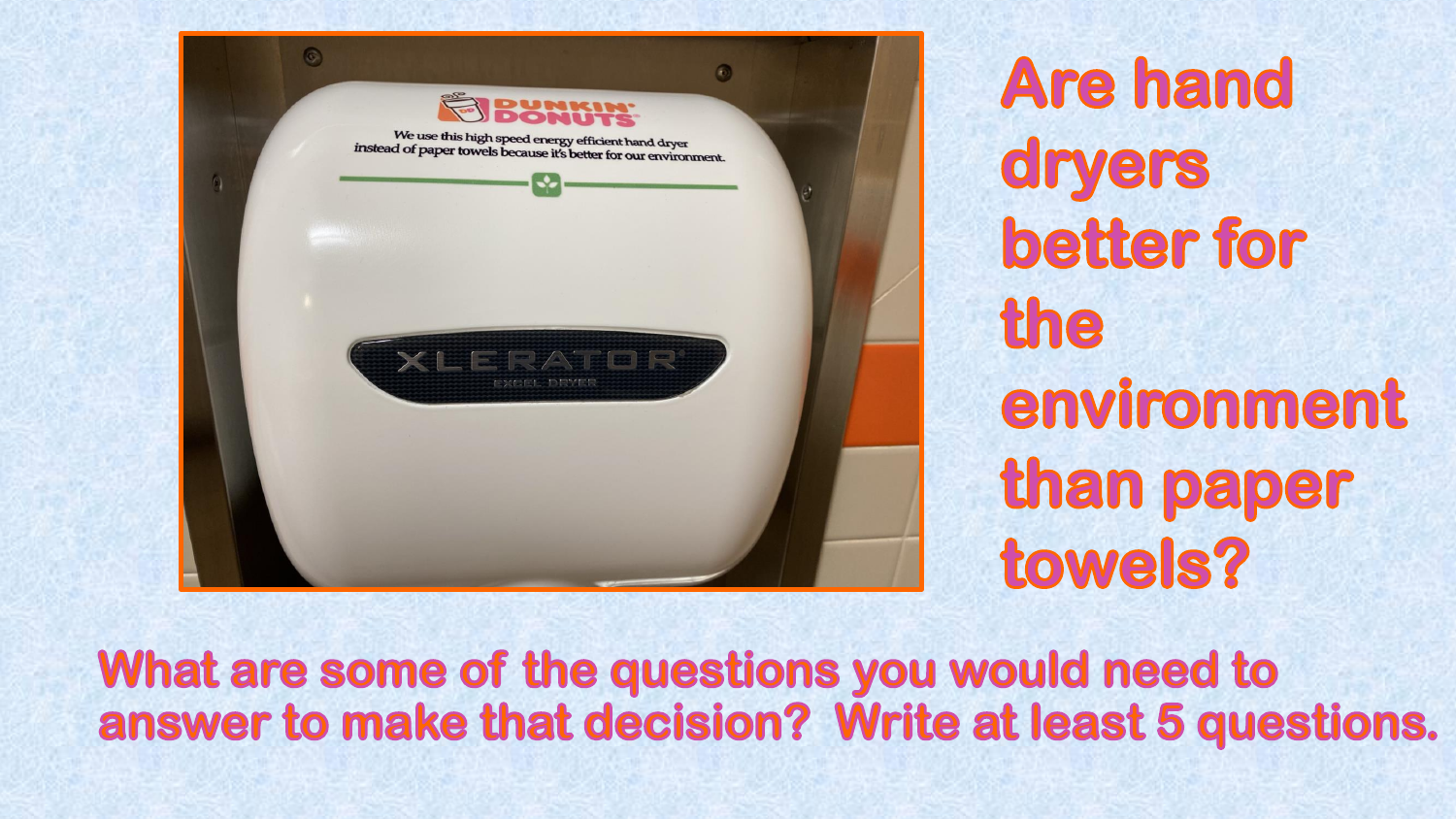## Some possible questions...

- **How much energy does this dryer use per hand drying?**
- **What materials were used to build and package the dryer? Are they renewable resources? Will they be reused or recycled when the dryer is disposed of?**
- **Does the dryer require maintenance and replacement of parts?**
- **What's its lifetime of service? What happens to it when it is replaced?**
- **How much energy was used to build the dryer, package it and transport it to Dunkin Donuts?**
- **Where do paper towels come from? Is this source renewable?**
- **How are they made? How much energy is used to make them, package them and transport them? Is the production process polluting (air, water, land)?**
- **What happens to them when they are thrown away?**
- **Can they be reused or recycled? Are they more or less hygienic than the dryers?**
- **Are they more or less convenient than hand dryers?**